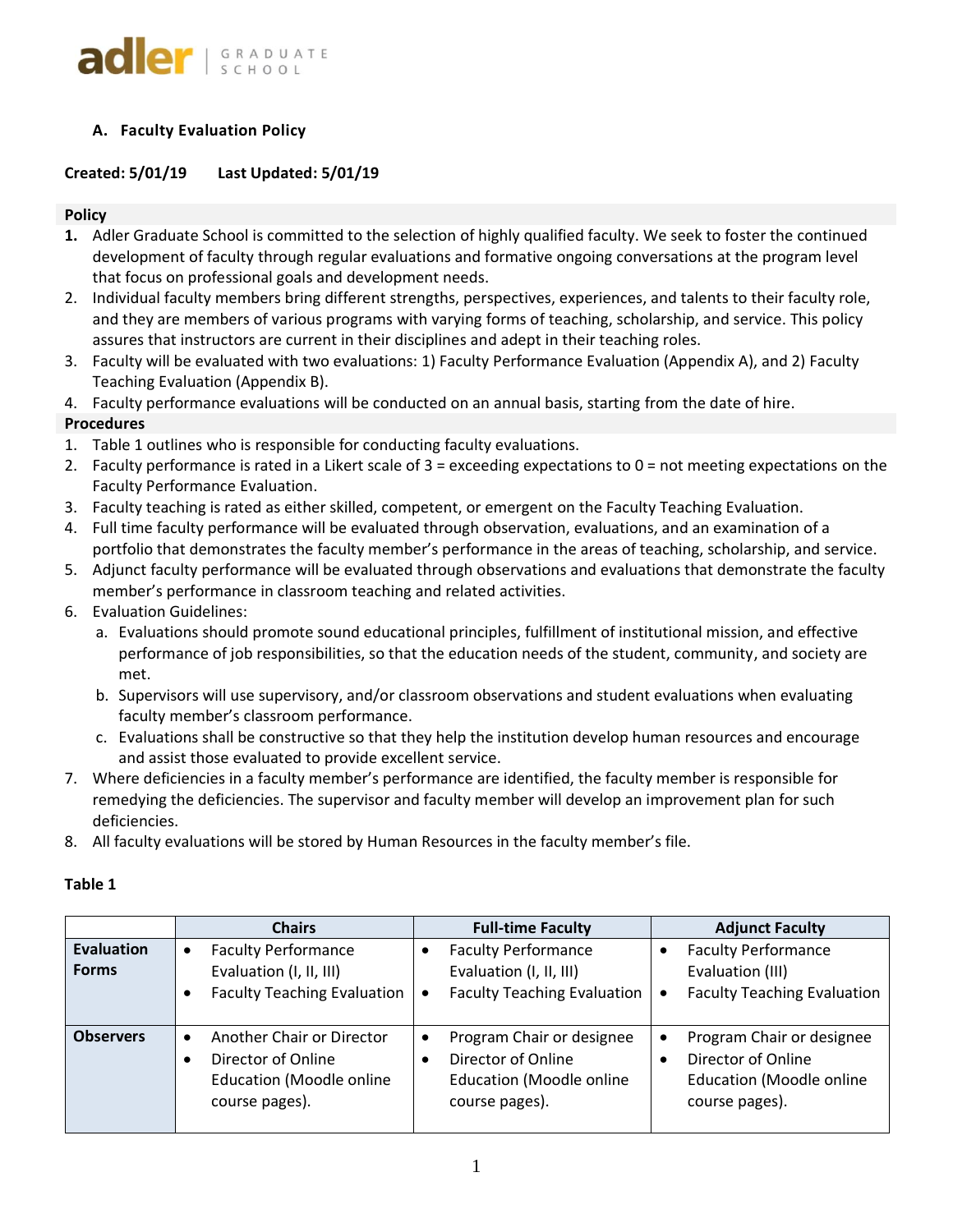## **Appendix A**

## **Faculty Performance Evaluation**

| Instructor:                            | Full-<br>Time | .<br>Adjunct | (Circle One) |
|----------------------------------------|---------------|--------------|--------------|
| $\overline{\phantom{0}}$<br>Evaluator: | Date:         |              |              |

## **Instructions:**

## **Full Time Faculty:**

- Please indicate level of performance by choosing a score if 3, 2, 1, or 0 in sections *I. Scholarship, II. Service, and* **III. Teaching Auxiliary Activities.**
- Add comments in comments box at the end of the evaluation.

# **Adjunct Faculty:**

- Please indicate level of performance by choosing a score of 3, 2, 1, or 0 in section III. Teaching Auxiliary Services.
- Add comments in comments box at the end of the evaluation.

|                                             | <b>Exceeds</b><br><b>Expectations</b> | <b>Meets</b><br><b>Expectations</b> | <b>Meets Minimum</b><br><b>Expectations</b> | <b>Does Not Meet</b><br><b>Expectations</b> |
|---------------------------------------------|---------------------------------------|-------------------------------------|---------------------------------------------|---------------------------------------------|
|                                             |                                       |                                     |                                             |                                             |
| I. Scholarship (Full-time faculty only)     |                                       |                                     |                                             |                                             |
| <b>II. Service (Full-time faculty only)</b> |                                       |                                     |                                             |                                             |
| <b>III. Teaching Auxiliary Activities</b>   |                                       |                                     |                                             |                                             |

| I. Scholarship                                                                                                                                                                                                                                                                                                                                                                        |                                                                                                                                                                                                                                                                                                                   |                                                                                                                                                                                                        |                                                                                  |
|---------------------------------------------------------------------------------------------------------------------------------------------------------------------------------------------------------------------------------------------------------------------------------------------------------------------------------------------------------------------------------------|-------------------------------------------------------------------------------------------------------------------------------------------------------------------------------------------------------------------------------------------------------------------------------------------------------------------|--------------------------------------------------------------------------------------------------------------------------------------------------------------------------------------------------------|----------------------------------------------------------------------------------|
| 3                                                                                                                                                                                                                                                                                                                                                                                     | $\overline{2}$                                                                                                                                                                                                                                                                                                    | 1                                                                                                                                                                                                      | 0                                                                                |
| Exceeds level 2 expectations by<br>engaging in one or more of the<br>following activities:<br>Publishing in peer-reviewed<br>journals and book chapters<br>(supported and encouraged).<br>Organizing and successfully<br>presenting a conference<br>workshop, exhibit, session, or<br>panel considered significant to<br>AGS and/or specialization by<br>peers.<br>Maintaining active | Meets minimum<br>expectations (level 1)<br>and engages in one or<br>more of the following<br>activities:<br>Submitting a<br>$\bullet$<br>proposal to present<br>at one professional<br>conference.<br>Presenting at a non-<br>$\bullet$<br>peer reviewed<br>workshop per year.<br>Participating in a<br>$\bullet$ | Meets minimum<br>expectations by:<br>Attending one<br>professional<br>conference and/or<br>workshop per year.<br>Participating in<br>$\bullet$<br>evaluation of new<br>books/materials for<br>courses. | Does not meet the<br>$\bullet$<br>minimum<br>expectations<br>defined in level 1. |
| participation/membership in<br>relevant professional<br>activities/associations.<br>Presenting at AGS at faculty<br><b>Professional Development</b><br>trainings and/or the Institute.                                                                                                                                                                                                | professional<br>development activity<br>related to the<br>Faculty<br>Development from<br>the previous year.                                                                                                                                                                                                       |                                                                                                                                                                                                        |                                                                                  |
| Obtaining and maintaining<br>significant professional                                                                                                                                                                                                                                                                                                                                 | (Professional<br>activities are those                                                                                                                                                                                                                                                                             |                                                                                                                                                                                                        |                                                                                  |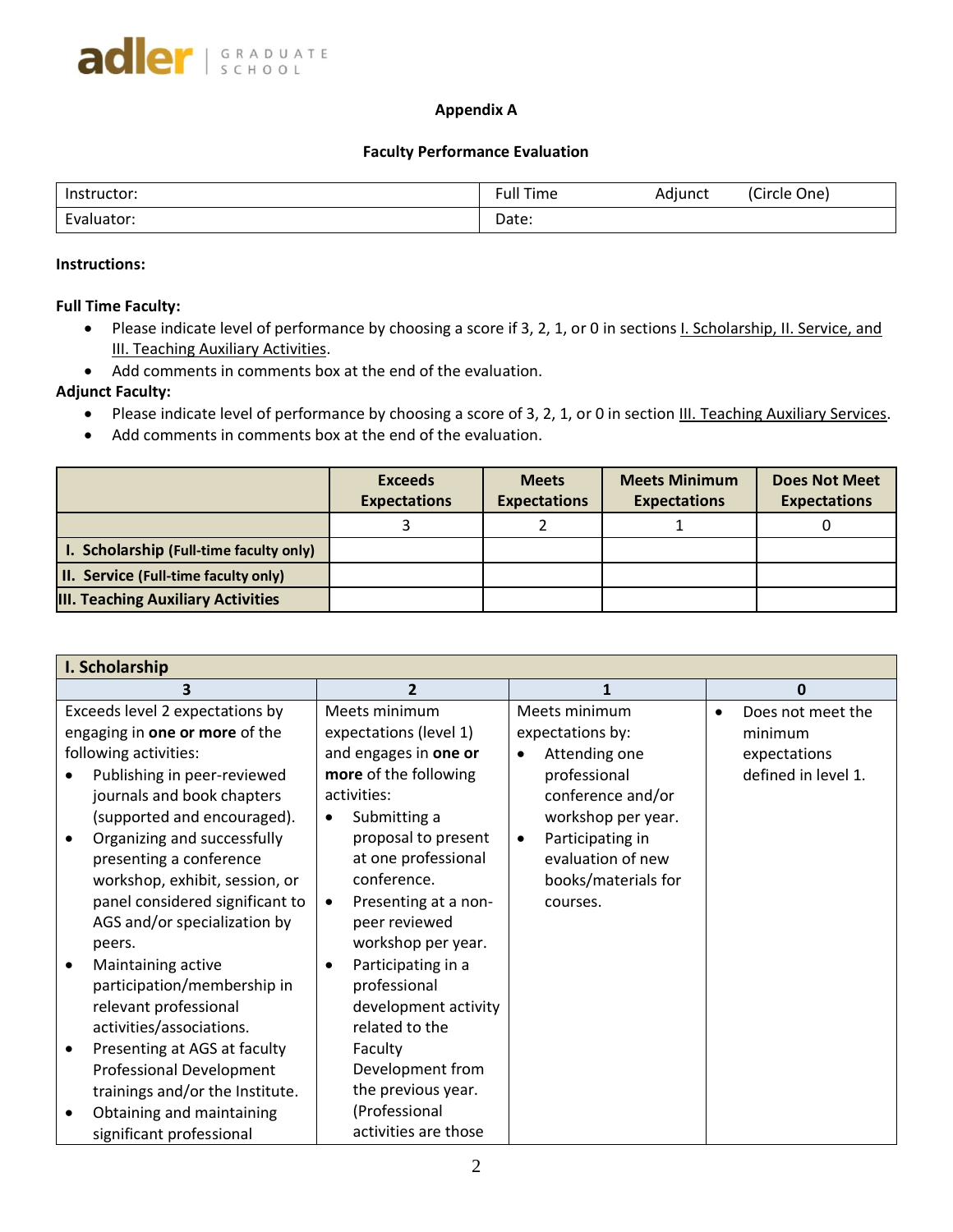| certifications.<br>Holding an office or serving as<br>a member on an active<br>committee or board of a<br>professional organization (i.e.,<br>the group met at least once<br>during the year or the position<br>required some work).<br><b>II. Service</b>                                                                                                                                                                                                                                                                                                                                                                                                                                                                                                                                                                                                                                                                                                                                                                                                                                                                                     | activities which<br>contribute to the<br>teaching and/or<br>research capabilities<br>of the faculty<br>member. It must be<br>a documented<br>activity which is<br>approved by the<br>chair.)                                                                                                                                                                                                                                                                                                                                                                                                                                                                                                                                                                              |                                                                                                                                                                                                                                                                                                                                                                                                                                                                                                                                                                                                                                                                                                                                                            |                                                                     |
|------------------------------------------------------------------------------------------------------------------------------------------------------------------------------------------------------------------------------------------------------------------------------------------------------------------------------------------------------------------------------------------------------------------------------------------------------------------------------------------------------------------------------------------------------------------------------------------------------------------------------------------------------------------------------------------------------------------------------------------------------------------------------------------------------------------------------------------------------------------------------------------------------------------------------------------------------------------------------------------------------------------------------------------------------------------------------------------------------------------------------------------------|---------------------------------------------------------------------------------------------------------------------------------------------------------------------------------------------------------------------------------------------------------------------------------------------------------------------------------------------------------------------------------------------------------------------------------------------------------------------------------------------------------------------------------------------------------------------------------------------------------------------------------------------------------------------------------------------------------------------------------------------------------------------------|------------------------------------------------------------------------------------------------------------------------------------------------------------------------------------------------------------------------------------------------------------------------------------------------------------------------------------------------------------------------------------------------------------------------------------------------------------------------------------------------------------------------------------------------------------------------------------------------------------------------------------------------------------------------------------------------------------------------------------------------------------|---------------------------------------------------------------------|
| 3                                                                                                                                                                                                                                                                                                                                                                                                                                                                                                                                                                                                                                                                                                                                                                                                                                                                                                                                                                                                                                                                                                                                              | $\overline{2}$                                                                                                                                                                                                                                                                                                                                                                                                                                                                                                                                                                                                                                                                                                                                                            | $\mathbf{1}$                                                                                                                                                                                                                                                                                                                                                                                                                                                                                                                                                                                                                                                                                                                                               | 0                                                                   |
| Exceeds level 2 expectations by<br>engaging in one or more of the<br>following activities:<br>Organizing and successfully<br>leading a committee<br>considered significant by<br>peers.<br>Contributing to program<br>٠<br>accreditation/evaluation<br>processes.<br>Serving effectively as a<br>$\bullet$<br>program chair and also<br>teaching an overload when<br>necessary.<br>Effectively chairing an active<br>$\bullet$<br>committee or task force that<br>required a significant amount<br>of time and effort.<br>Assisting in new student<br>$\bullet$<br>admissions/selection.<br>Attending graduate admission,<br>orientation, and/or graduation<br>events (Some events may not<br>be geographically applicable<br>to faculty. This should be<br>taken into consideration in<br>evaluation).<br>Serving in a leadership role for<br>٠<br>student advising.<br>Demonstrating social interest<br>٠<br>and engaging in advocacy<br>activities in the community<br>and/or for the profession.<br>Serving as a teaching mentor<br>٠<br>for a college faculty member.<br>This level of mentoring would<br>typically be characterized by a | Exceeds minimum<br>expectations (level 1) by<br>engaging in one or more<br>of the following<br>activities:<br>Being an active<br>member of state's<br>professional<br>organization.<br>Engaging in<br>$\bullet$<br>community service<br>activities.<br><b>Effectively serving</b><br>٠<br>on one or more<br>active committees<br>considered<br>significant by peers<br>and Chair (i.e., the<br>group met at least<br>once during the year<br>or that the position<br>required some<br>work).<br>Provides effective<br>$\bullet$<br>student advising<br>(meeting with a<br>significant number<br>of advisees and<br>providing<br>knowledgeable<br>curricular advice).<br>Serves in a voluntary<br>٠<br>capacity at a<br>significant national<br>or regional<br>conference. | Meets minimum<br>requirements by:<br>Serving on a School<br>$\bullet$<br>work<br>group/committee<br>with a positive<br>evaluation from the<br>Team Leader.<br>Serving on other<br>approved alternative<br>demonstrating<br>regular attendance at<br>meetings and<br>contributing to the<br>work and activities of<br>the group.<br>Effectively serving on<br>$\bullet$<br>AGS' committees, as<br>rated by the<br>committee's chair.<br>Regularly attends<br>program meetings<br>and AGS professional<br>development<br>trainings.<br>Providing assigned<br>$\bullet$<br>advisees with<br>academic advising<br>that is rated as<br>effective by peers<br>(e.g. meeting with<br>interested students<br>and providing<br>knowledgeable<br>curricular advice). | Does not meet the<br>minimum<br>expectations<br>defined in level 1. |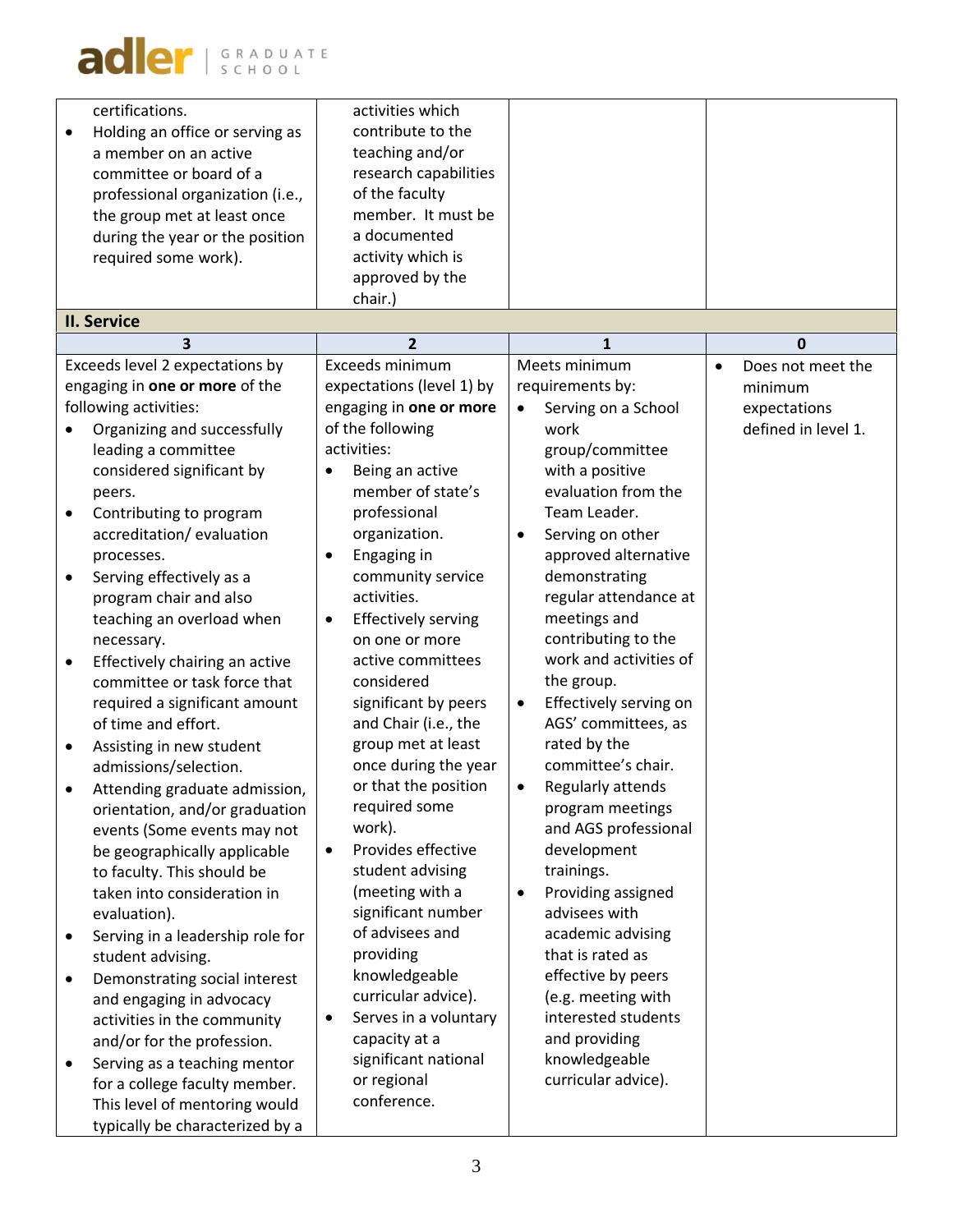adler SCHOOL

|           | close working relationship                |                                             |                                               |           |                     |
|-----------|-------------------------------------------|---------------------------------------------|-----------------------------------------------|-----------|---------------------|
|           | between the mentor and                    |                                             |                                               |           |                     |
|           | mentee and require significant            |                                             |                                               |           |                     |
|           | time and effort while engaged             |                                             |                                               |           |                     |
|           | in a formal and rigorous                  |                                             |                                               |           |                     |
|           | teaching development                      |                                             |                                               |           |                     |
|           | process.                                  |                                             |                                               |           |                     |
| $\bullet$ | Shares successful instructional           |                                             |                                               |           |                     |
|           | techniques with colleagues.               |                                             |                                               |           |                     |
| $\bullet$ | Developing and successfully               |                                             |                                               |           |                     |
|           | delivering a new, standalone              |                                             |                                               |           |                     |
|           | course at the request of the              |                                             |                                               |           |                     |
|           | department or college in                  |                                             |                                               |           |                     |
|           | support of the program or                 |                                             |                                               |           |                     |
|           | college mission.                          |                                             |                                               |           |                     |
|           | Significantly contributing to             |                                             |                                               |           |                     |
|           | interdisciplinary curriculum              |                                             |                                               |           |                     |
|           | integration, as judged by peers           |                                             |                                               |           |                     |
|           | and chair.                                |                                             |                                               |           |                     |
|           | Service to the profession                 |                                             |                                               |           |                     |
|           | through leadership roles in               |                                             |                                               |           |                     |
|           | professional organizations                |                                             |                                               |           |                     |
|           | <b>III. Teaching Auxiliary Activities</b> |                                             |                                               |           |                     |
|           | 3                                         | $\overline{2}$                              | $\mathbf{1}$                                  |           | $\mathbf{0}$        |
|           | Exceeds level 2 expectations by           | Exceeds minimum                             | Meets minimum                                 | $\bullet$ | Does not meet the   |
|           | engaging in two or more of the            | expectations by                             | requirements by:                              |           | minimum             |
|           | activities described in level 2.          | engaging in one of the                      | Having an                                     |           | expectations        |
|           |                                           | following activities:                       | appropriate (as                               |           | defined in level 1. |
|           |                                           | Showing evidence of                         | defined by the                                |           |                     |
|           |                                           | continuous                                  | program and college)                          |           |                     |
|           |                                           | improvement of                              | syllabus which is                             |           |                     |
|           |                                           | existing course                             | distributed 2 weeks                           |           |                     |
|           |                                           | content and delivery                        | prior to the first                            |           |                     |
|           |                                           | for all courses taught                      | meeting of the class.                         |           |                     |
|           |                                           | as evaluated by                             | Meeting with the<br>$\bullet$                 |           |                     |
|           |                                           | department chair                            | class at the scheduled                        |           |                     |
|           |                                           | and/or peers.                               | times and posting on                          |           |                     |
|           |                                           |                                             |                                               |           |                     |
|           |                                           | Maintaining an<br>$\bullet$                 | time in online                                |           |                     |
|           |                                           | updated teaching                            | forums.                                       |           |                     |
|           |                                           | portfolio.                                  | Incorporating                                 |           |                     |
|           |                                           | Participating in a<br>٠                     | instructional                                 |           |                     |
|           |                                           | faculty development                         | feedback to improve                           |           |                     |
|           |                                           | initiative focused on                       | effectiveness.                                |           |                     |
|           |                                           | teaching                                    | ٠                                             |           |                     |
|           |                                           | improvement                                 | Incorporating library<br>and online resources |           |                     |
|           |                                           |                                             |                                               |           |                     |
|           |                                           | requiring low levels<br>of time, effort, or | into appropriate<br>courses.                  |           |                     |
|           |                                           | formality. (e.g. 1-                         | Being available in                            |           |                     |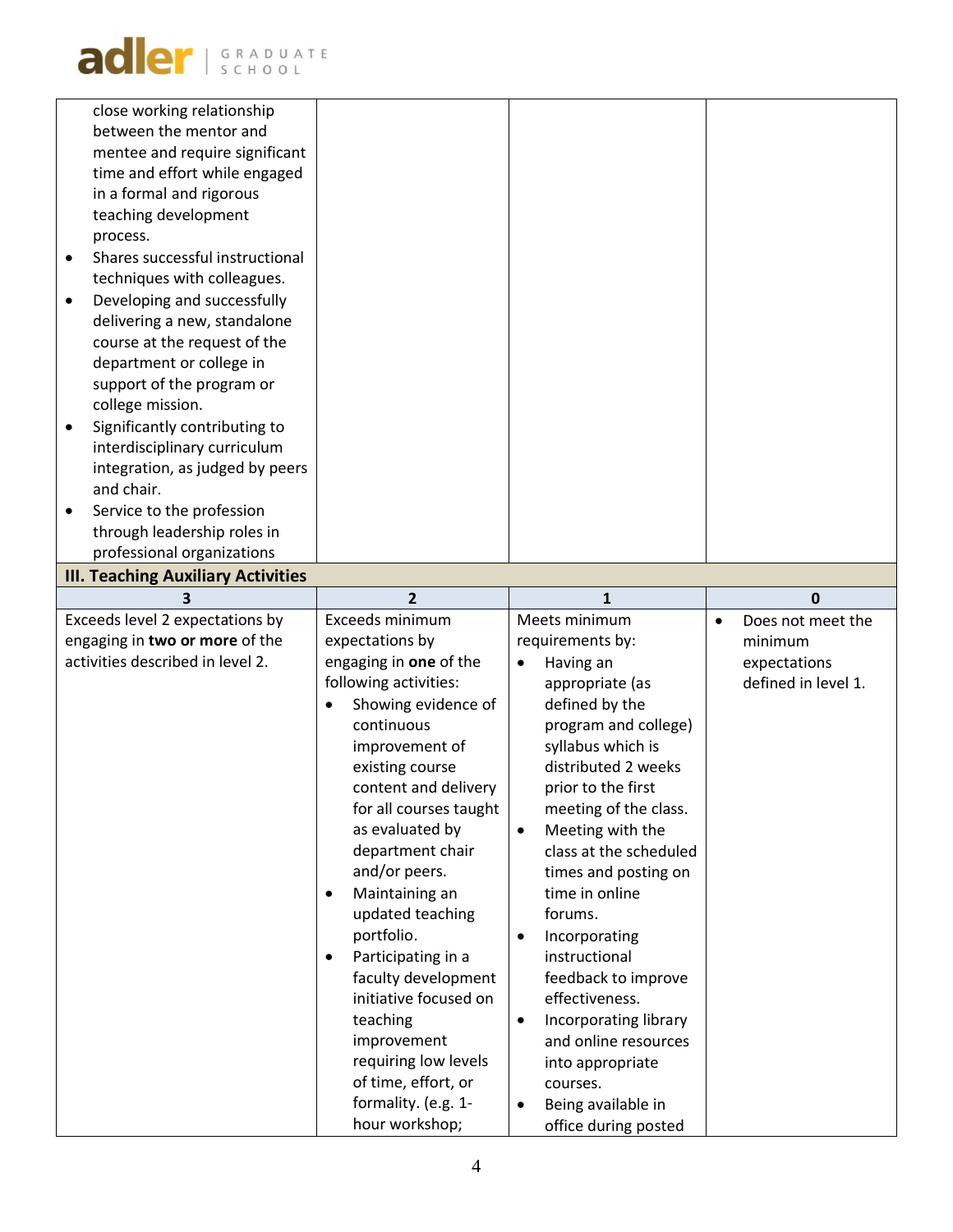

| having a colleague<br>watch a class and<br>provide informal<br>feedback, etc.).<br><b>Sharing Teaching</b><br>$\bullet$<br><b>Best Practices from</b><br>conferences or<br>workshops with<br>faculty or at a<br>Professional<br>Development<br>Training.<br>Being available<br>$\bullet$<br>beyond designated<br>office hours to work<br>with students. | office hours unless<br>there is an<br>unavoidable conflict.<br>Providing appropriate<br>feedback to all<br>assignments in a<br>timely manner.<br>Submitting course<br>$\bullet$<br>grades in a timely<br>manner.<br>Submitting<br>attendance in a<br>timely manner.<br>If teaching online,<br>$\bullet$<br>incorporating current<br>AGS Polices and<br><b>Online Policies and</b><br>Procedures<br>throughout duration<br>of course, to include<br>course preparation,<br>response to posts,<br>and end of course<br>activities (i.e., grading |  |
|---------------------------------------------------------------------------------------------------------------------------------------------------------------------------------------------------------------------------------------------------------------------------------------------------------------------------------------------------------|------------------------------------------------------------------------------------------------------------------------------------------------------------------------------------------------------------------------------------------------------------------------------------------------------------------------------------------------------------------------------------------------------------------------------------------------------------------------------------------------------------------------------------------------|--|
|                                                                                                                                                                                                                                                                                                                                                         |                                                                                                                                                                                                                                                                                                                                                                                                                                                                                                                                                |  |
|                                                                                                                                                                                                                                                                                                                                                         | of final project).<br>Participating in at<br>$\bullet$<br>least 80% (Full-time<br>faculty) of<br>professional                                                                                                                                                                                                                                                                                                                                                                                                                                  |  |
|                                                                                                                                                                                                                                                                                                                                                         | development events<br>held at the AGS<br>and/or % based on<br>teaching load.                                                                                                                                                                                                                                                                                                                                                                                                                                                                   |  |

Comments (please explain rating)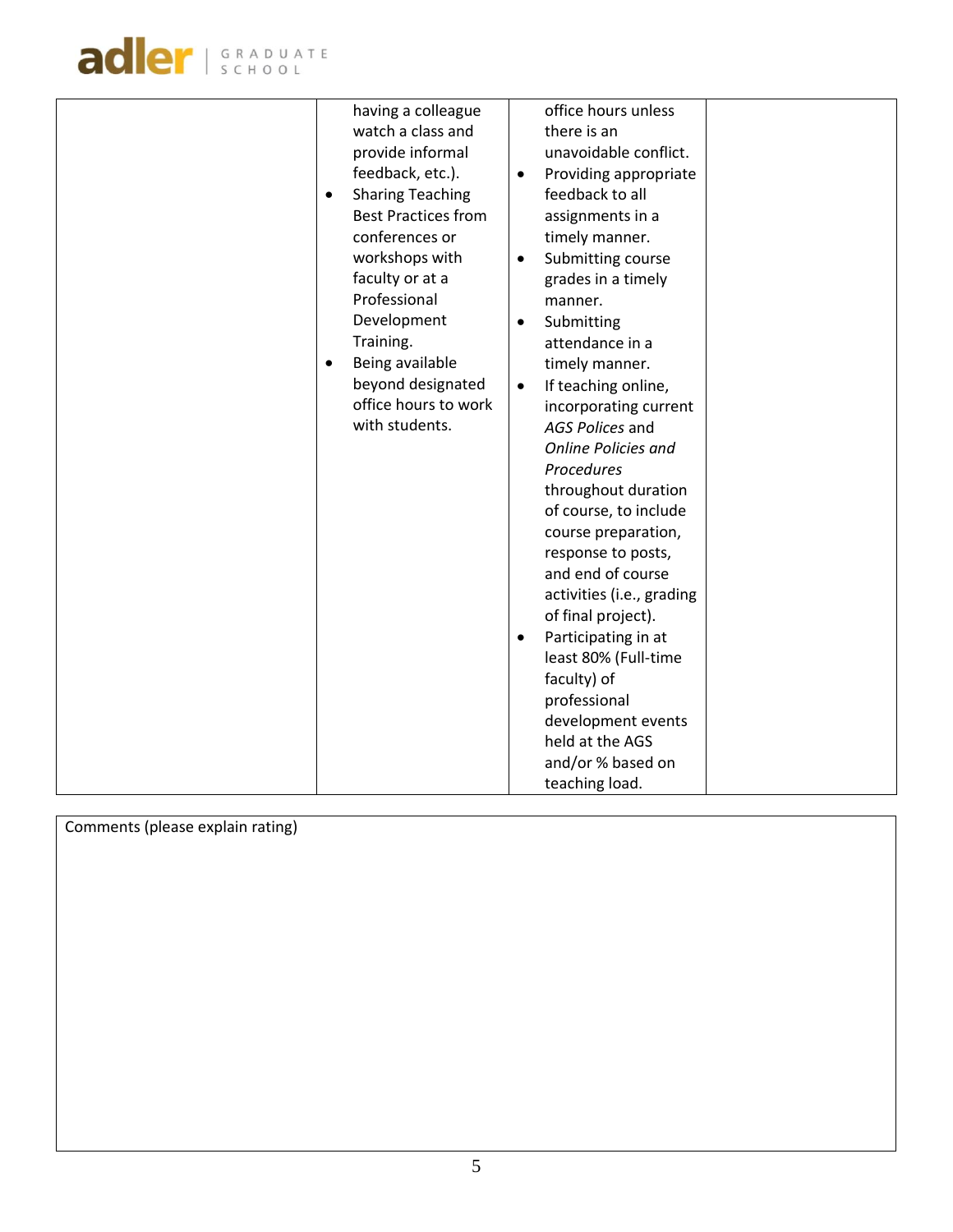

| <b>Faculty Signature</b>    | Date |
|-----------------------------|------|
| <b>Supervisor Signature</b> | Date |

Program Chair: Please return this form to Allison Zapata at allison.zapata@alfredadler.edu.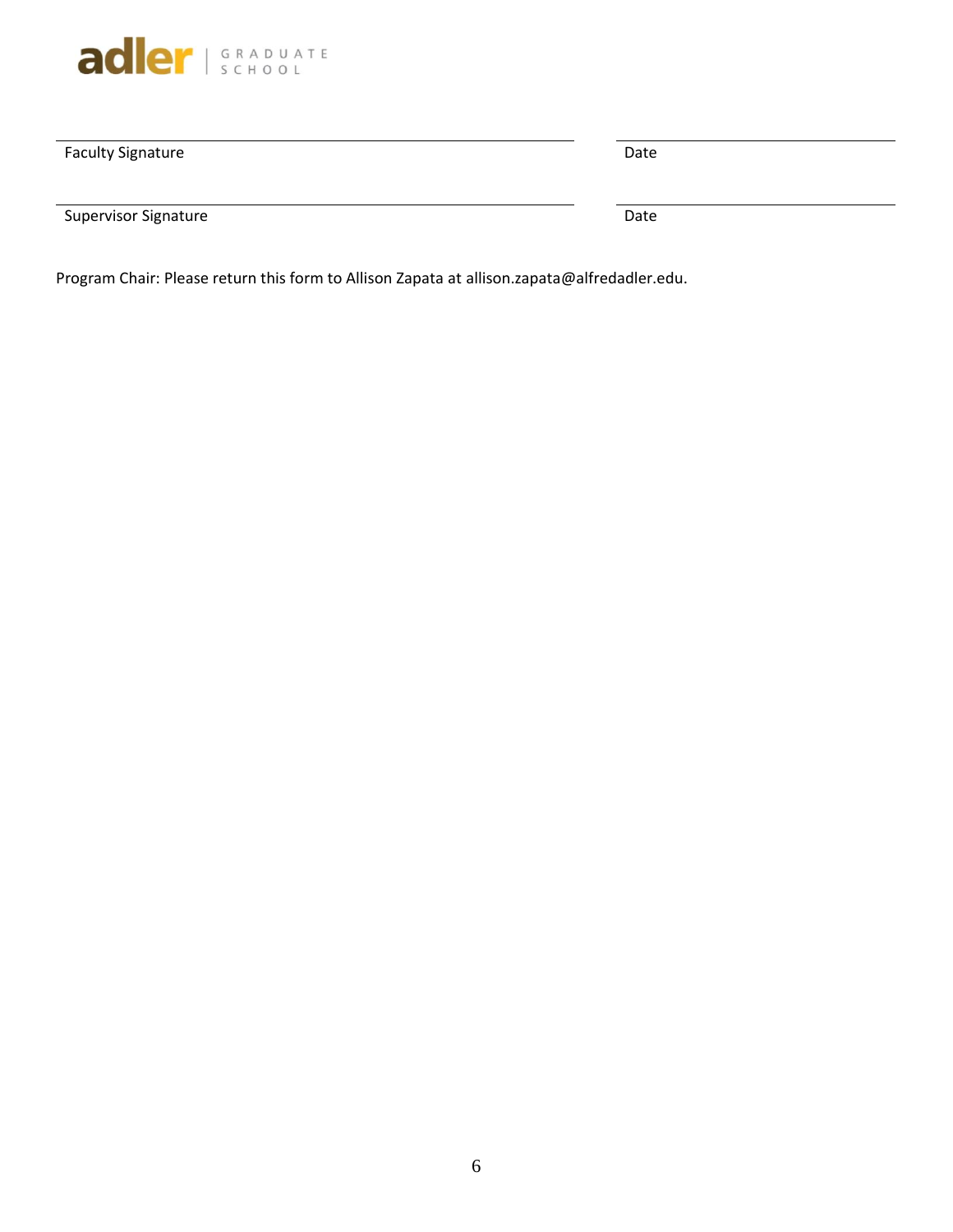# **Appendix B**

## **Faculty Teaching Evaluation**

| <b>Instru</b><br>uctor:<br> | <br>Course: |
|-----------------------------|-------------|
| $\bigcap$<br>erver:<br>---- | Date:       |

#### **Observer Instructions:**

**Full Time and Adjunct Faculty:** Please choose either Skilled, Emergent, or Competent by circling the rating under each evaluation category. Please check any examples that you used to inform your rating. Add any comments in the box to include strengths and growth areas.

### **Evaluation Rubric**

| Skilled:         | Used most of the examples listed, if appropriate      |
|------------------|-------------------------------------------------------|
| Competent:       | Used some of the examples, listed if appropriate      |
| <b>Emergent:</b> | Used 1 or none of the examples listed, if appropriate |

#### **I. Content Knowledge**

| <b>Skilled</b> | . `omnetent | Emergent |
|----------------|-------------|----------|
|                |             |          |

**Examples:** Please indicate if any were used

- \_\_\_\_ Selection of class content worth knowing and appropriate to the course
- **\_\_\_\_\_** Provided appropriate context and background
- \_\_\_\_ Mastery of class content
- \_\_\_\_ Citation of relevant scholarship
- \_\_\_\_ Online resources are appropriate to the topic(s) being covered (Online courses).

| Strengths/Growth Areas: |  |  |
|-------------------------|--|--|
|                         |  |  |
|                         |  |  |
|                         |  |  |

### **II. Class Organization**

|  | <b>экшеа</b> | `omnatant | чи. |
|--|--------------|-----------|-----|
|--|--------------|-----------|-----|

### **Examples**: Please indicate if any were used

- \_\_\_\_ Clear statement of learning goals
- \_\_\_\_ Moodle shell mirrors the syllabus, to include appropriate dates and topics being covered (online courses).
- \_\_\_\_ Moodle shell follows *Section II: Online Policies and Procedures Manual* for course organization (online courses)
- **\_\_\_\_\_** Establishes a developmental flow for content
- \_\_\_\_ Logical sequence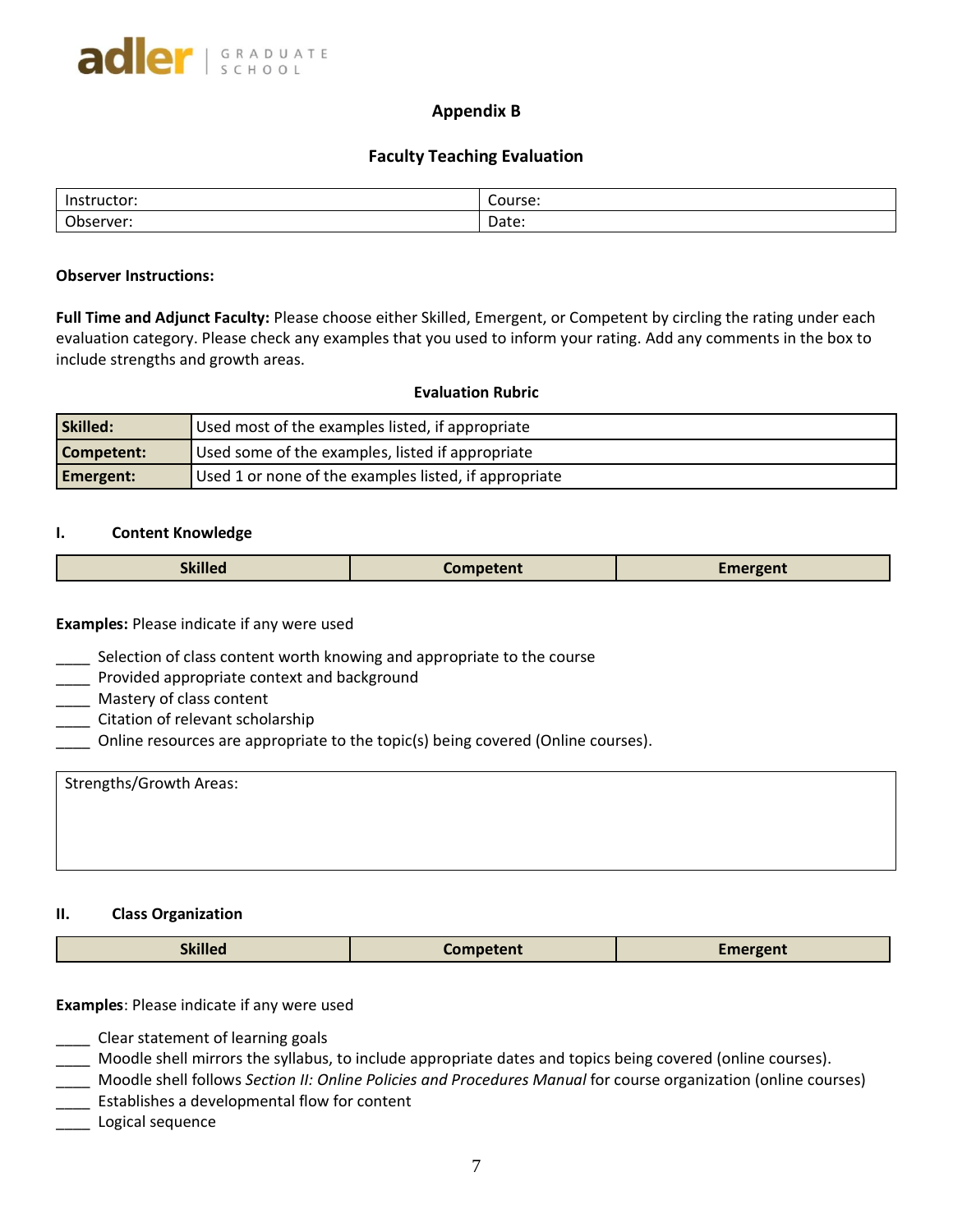

# \_\_\_\_ Appropriate pace for student understanding

\_\_\_\_\_ Summary

| Strengths/Growth Areas: |  |  |
|-------------------------|--|--|
|                         |  |  |
|                         |  |  |
|                         |  |  |
|                         |  |  |
|                         |  |  |

# **III. Varied methods for engagement**

| <b>Skilled</b>                                    | <b>Competent</b>            | <b>Emergent</b> |
|---------------------------------------------------|-----------------------------|-----------------|
|                                                   |                             |                 |
| <b>Examples: Please indicate if any were used</b> |                             |                 |
| In-class writing                                  |                             |                 |
| Analysis of quotes, artifacts                     |                             |                 |
| Group discussions                                 |                             |                 |
| Debates                                           |                             |                 |
| Case studies                                      |                             |                 |
| Role plays<br>Concept maps                        | Think aloud problem solving |                 |
| Jigsaws                                           |                             |                 |
| Sharing learner experience                        |                             |                 |
| Use of technology                                 |                             |                 |

\_\_\_\_ Use of different online platforms and activities to engage students with different learning styles (online courses)

| Strengths/Growth Areas: |  |  |
|-------------------------|--|--|
|                         |  |  |
|                         |  |  |

## **IV. Presentation**

|--|

**Examples**: Please indicate if any were used

- \_\_\_\_ Project voice
- \_\_\_\_ Varied intonation
- \_\_\_\_ Clarity of explanation
- Let Eye contact
- \_\_\_\_\_ Listened effectively
- \_\_\_\_ Defined difficult terms, concepts, principles
- \_\_\_\_ Use of examples
- \_\_\_\_ Varied explanations for difficult material
- \_\_\_\_ Used humor appropriately
- **The Presents material in text, audio, and video that is clear and engaging (online courses).**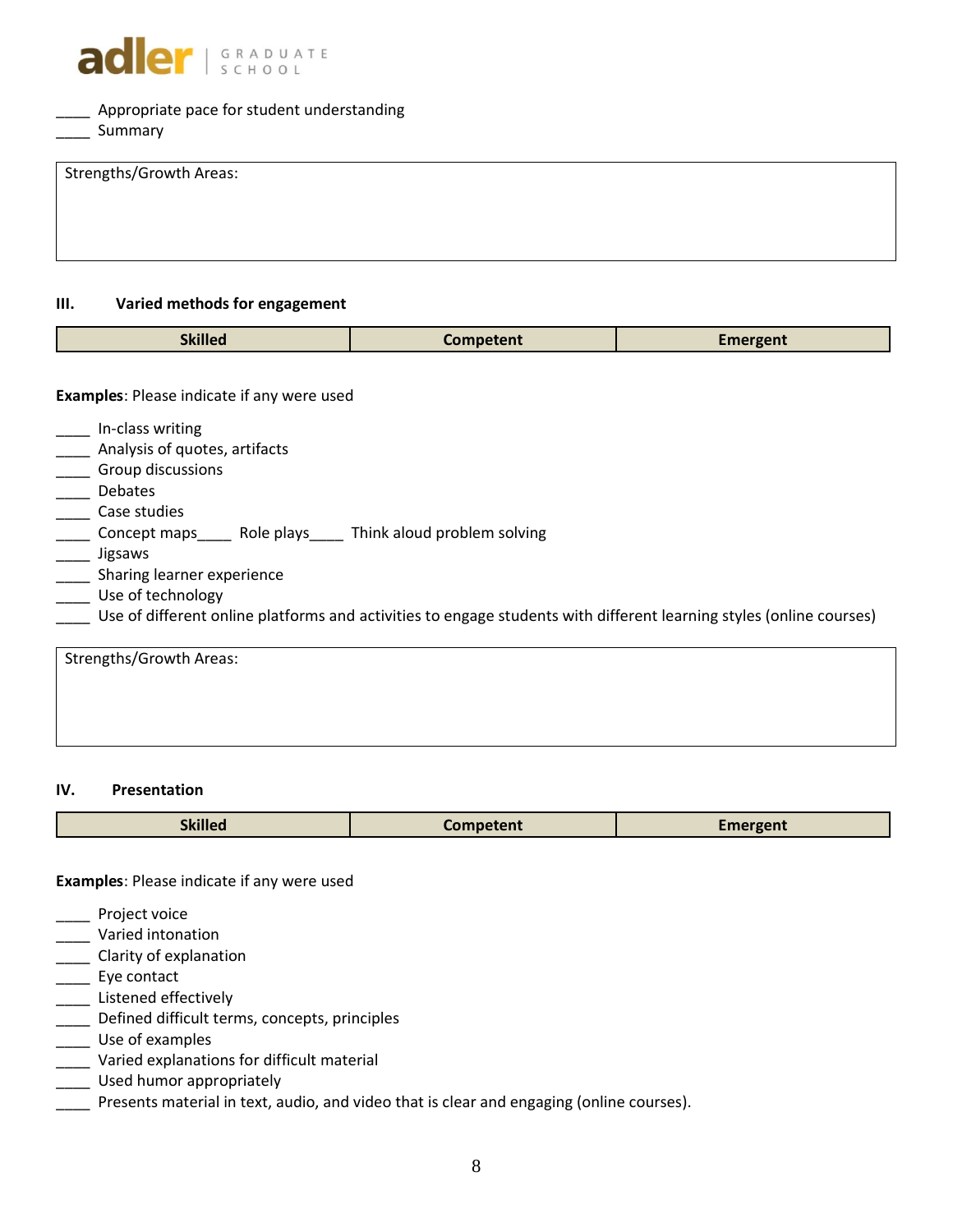

Strengths/Growth Areas:

### **V. Teacher-Student Interactions**

| $\bullet$<br>.<br><b>nm</b><br><b><i>CONTRACTOR COMMUNICATIONS</i></b><br>жшео |
|--------------------------------------------------------------------------------|
|--------------------------------------------------------------------------------|

### **Examples**: Please indicate if any were used

- \_\_\_\_ Effective questioning
- \_\_\_\_ Warm and welcoming rapport
- Lacker Use of student names
- \_\_\_\_ Encouraging of questions
- \_\_\_\_ Encouraging of discussion
- \_\_\_\_ Engaged student attention
- \_\_\_\_ Answered students effectively
- \_\_\_\_ Responsive to student communications
- Pacing appropriate for student level, activity
- \_\_\_\_ Restating questions, comments
- **\_\_\_\_** Suggestion of further questions, resources
- \_\_\_\_ Concern for individual student needs
- \_\_\_\_ Emotional awareness of student interests and needs
- **Number 2** Responds to student discussion boards within the Unit (online courses).
- \_\_\_\_ Engages with all students on discussion boards (online courses).
- \_\_\_\_ There is evidence of student/teacher interaction outside of the discussion board (online courses)

Strengths/Growth Areas:

#### **VI. Appropriateness of instructional materials**

| <b>Skilled</b><br>Competent<br>$\mathcal{L}$ mergent |
|------------------------------------------------------|
|------------------------------------------------------|

**Examples**: Please indicate if any were used

- \_\_\_\_ Content that matches course goals
- \_\_\_\_ Content that is rigorous, challenging
- \_\_\_\_ Content that is appropriate to student experience, knowledge
- **\_\_\_\_** Adequate preparation required
- Handouts and other materials are thorough and facilitated learning
- \_\_\_\_ Audio/visual materials effective

# Strengths/Growth Areas: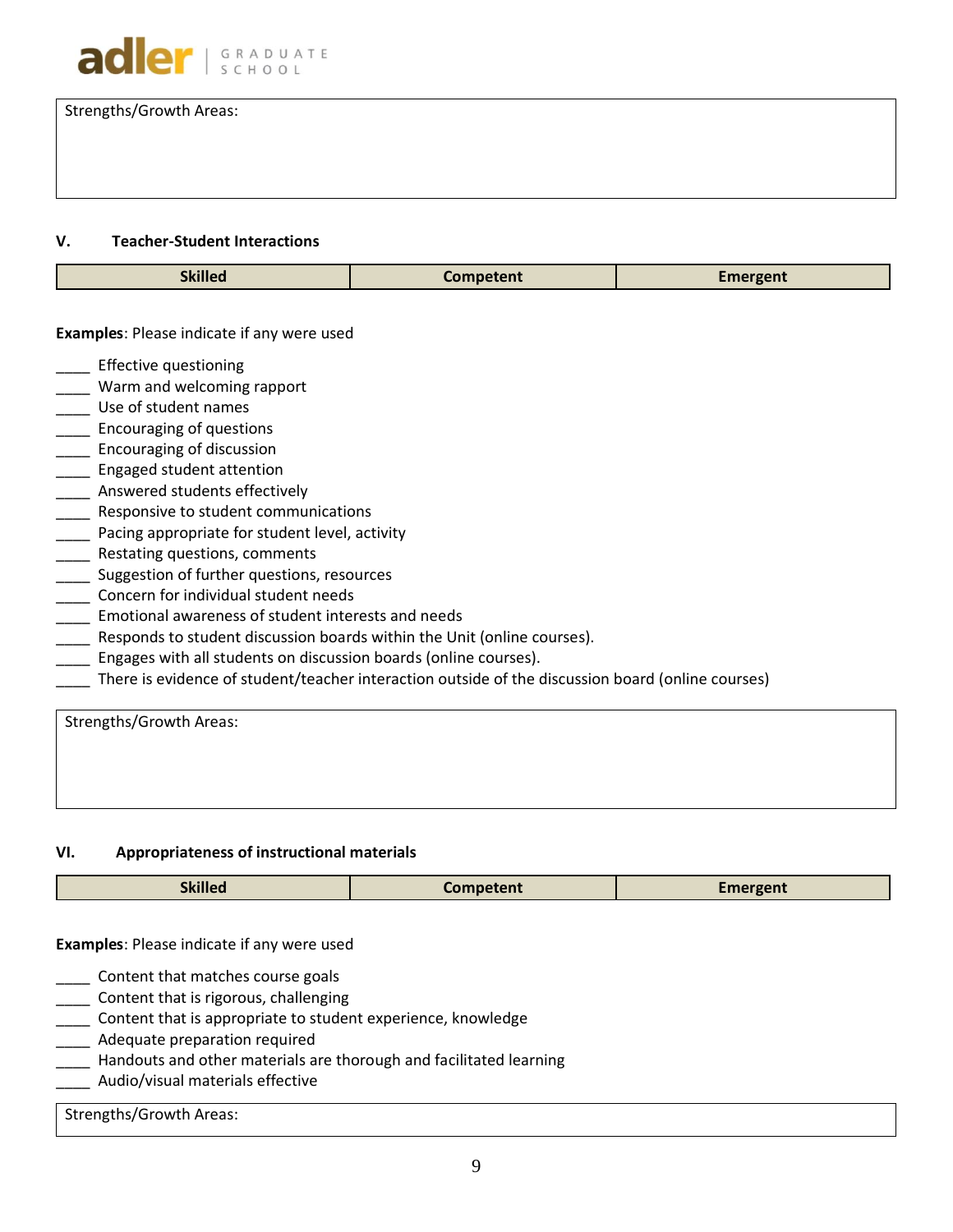### **VII. Student engagement**

| <b>Skilled</b>                                  | Competent | <b>Emergent</b> |
|-------------------------------------------------|-----------|-----------------|
| Examples: Please indicate if any were used      |           |                 |
| Student interest<br>Enthusiasm                  |           |                 |
| Participation<br>Student-to-student interaction |           |                 |
| Strengths/Growth Areas:                         |           |                 |
|                                                 |           |                 |

# **VIII. Multicultural and Social Justice Competence/Inclusion**

| экшеа | $\sim$ $\sim$ $\sim$ $\sim$<br>nı | $\lceil \cdot \rceil$ reent<br>------ |
|-------|-----------------------------------|---------------------------------------|
|       |                                   |                                       |

# **Examples**: Please indicate if any were used

- \_\_\_\_ Creates safe environment for expression of thoughts
- \_\_\_\_ Invites expression of different worldviews
- \_\_\_\_ Provides scenarios that challenge majority worldview
- \_\_\_\_ Appropriately supports the expression of controversial worldviews
- \_\_\_\_ Models openness to feedback during discussions (including online discussion boards)

| <b>Strengths/Growth Areas:</b> |  |  |
|--------------------------------|--|--|
|                                |  |  |
|                                |  |  |
|                                |  |  |

### **IX. Adlerian Theory**

|  | $\cdot$<br>минео | Competent | Fmerger <sup>+</sup><br>______ |
|--|------------------|-----------|--------------------------------|
|--|------------------|-----------|--------------------------------|

**Examples**: Please indicate if any were used

\_\_\_\_ Integrates Adlerian content into lesson

\_\_\_\_ Applies Adlerian theory to classroom management (ex: sense of significance, contribution, encouragement, goals of misbehavior)